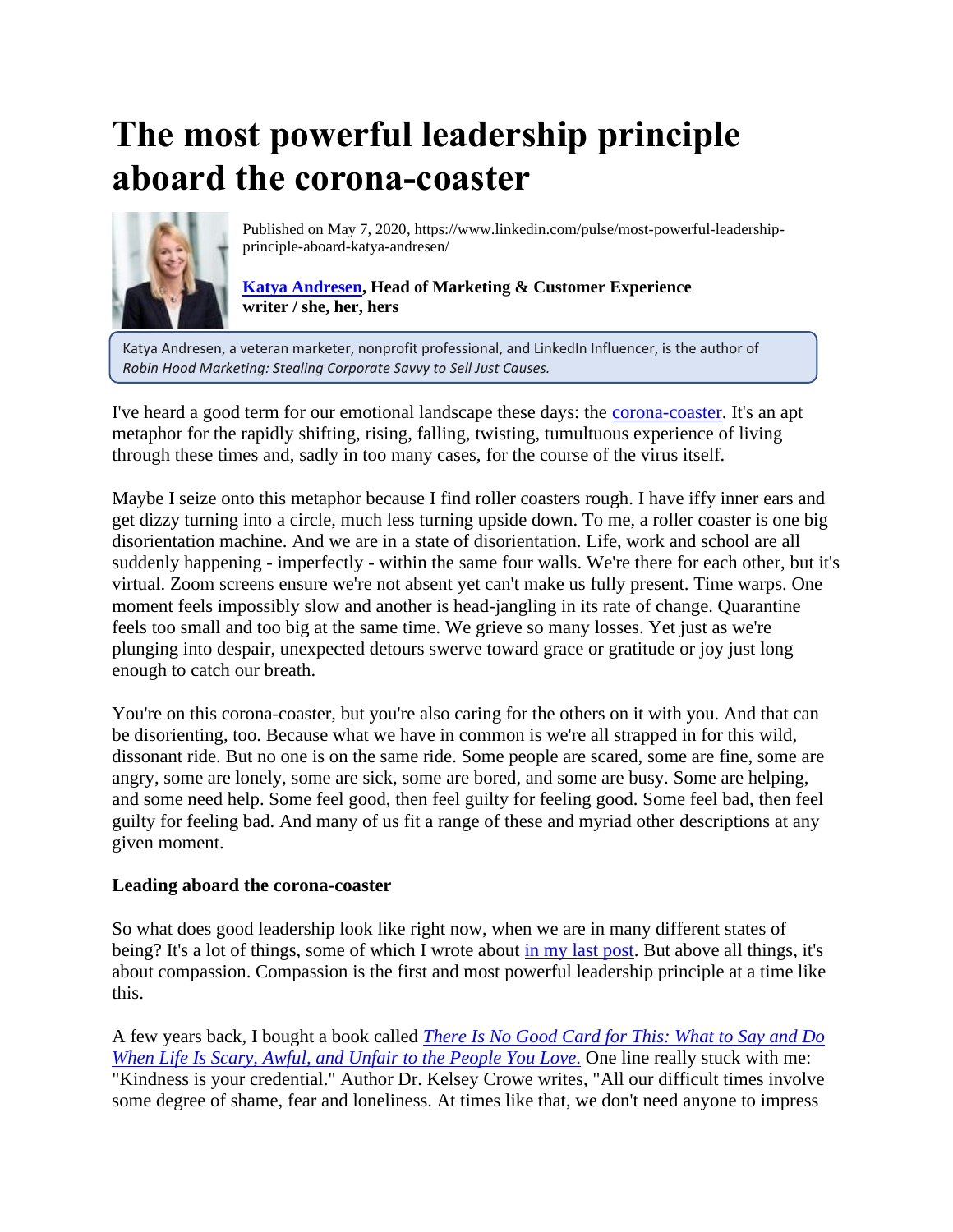us or skillfully talk us out of our pain. We mostly just need the kindness that compels anyone to try."

There are no good cards for this time. But kindness is our credential. And compassion is our qualification.

Compassion sounds like a soft, feel-good call to action, but make no mistake, it's both essential and potent. Compassion encompasses noticing the challenges of others, feeling for them, and responding in their time of need. It requires us to pay attention by seeing and listening to the experiences of others, to authentically desire to help, and to help. When we do these things, we enhance not only the well-being of others but also our own. We are collectively more connected and supported.

Our job is to make room for compassion, to enter that space with those around us, and to engage in acts, however small, that may not feel like enough but can mean a lot. In so doing, we are called to several forms of compassion: Self compassion, demonstrated compassion and compassionate acts.

### **The pre-requisite: Self compassion**

Self compassion is an important starting point. As someone who struggles with harsh inner judges, I find this easier said than done, and in the past, I've considered self compassion selfindulgent. But it is not selfish or weak. It's actually the foundation of mental health and a prerequisite to caring for others. When you neglect this step or forget to care for yourself, you deplete your ability to show up in the ways you want.

Dr. Kristin Neff describes self compassion in three [dimensions.](https://self-compassion.org/the-three-elements-of-self-compassion-2/) First, we have to extend warmth and understanding to ourselves: "People cannot always be or get exactly what they want. When this reality is denied or fought against suffering increases in the form of stress, frustration and self-criticism. When this reality is accepted with sympathy and kindness, greater emotional equanimity is experienced." Second, self-compassion means recognizing we're not in this alone. Rather than feeling uniquely bad about who or how we are, we remind ourselves that feeling flawed and suffering are a shared human experience. Third, we strike a balance between mindfulness and over-identification. That means we mindfully allow ourselves to feel how we're feeling, without suppressing the negative, while at the same time relating our experiences to the perspective of a broader, connected community. Again, not in a judgmental way -- *I feel so bad but so-and-so has it worse* -- but rather, in the spirit of, *we're all in this together, whatever our experience.* As Neff puts it, in this way, "our feelings are neither suppressed nor exaggerated."

### **Demonstrating compassion**

As [Pema Chodron](https://pemachodronfoundation.org/) has said, "Compassion for others begins with kindness to ourselves." So once we practice self compassion, we fuel an authentic state of connection to others. That's a feeling we then need to express.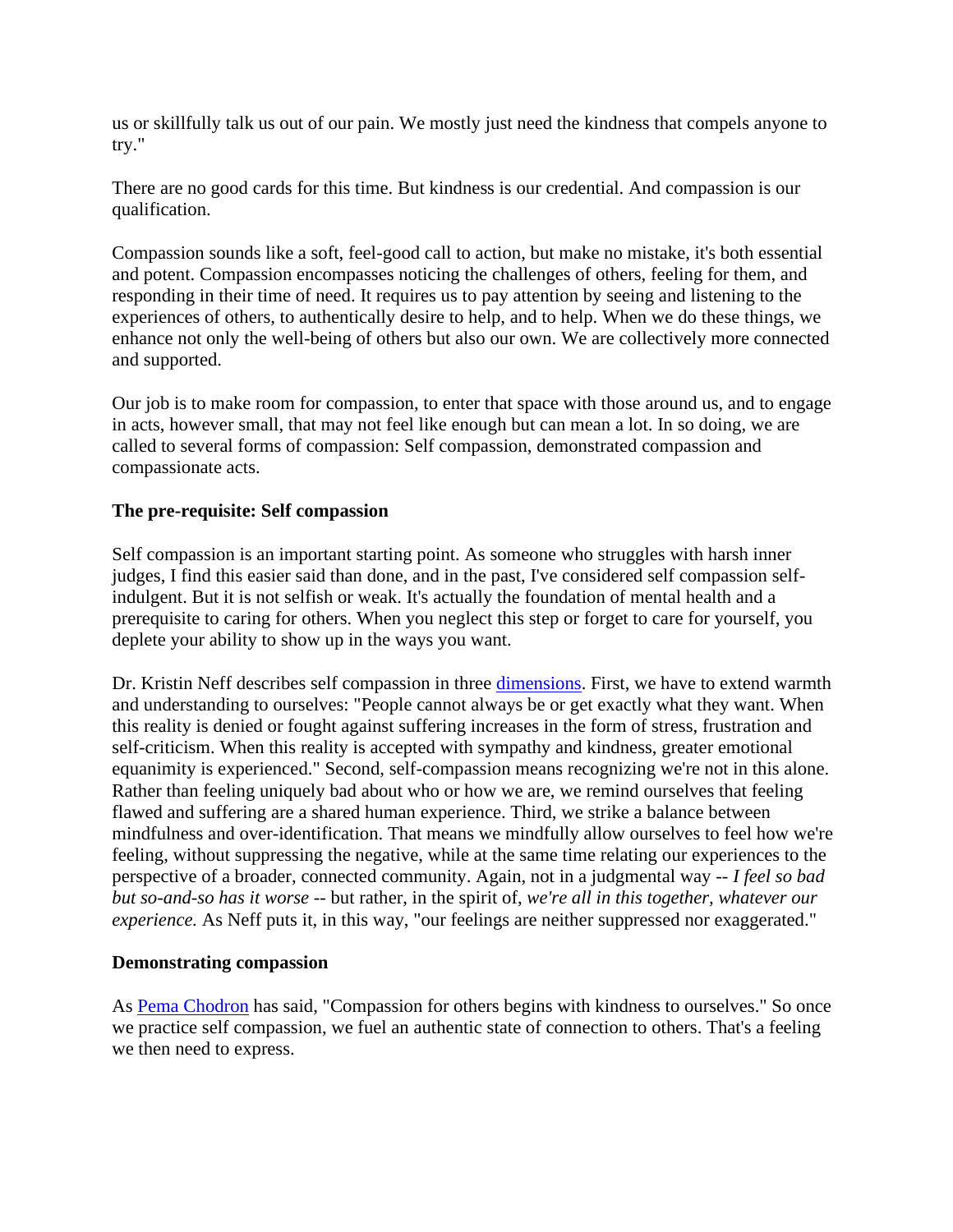As a leader on the corona-coaster, it's easy to want to stay busy with urgent problem-solving and crisis management. It gives us a feeling of control. But we have to take time to notice how we're feeling and how others are feeling. We need to observe, ask and listen to the experiences of others. And the only way to create the space for that to happen is to authentically demonstrate that ourselves.

Talking about our feelings with others might seem like letting our inner vulnerability get out of hand. But we have to remember that if we don't do that, we don't give others room to do that. When we don't connect, people don't feel connected. So we must show we're deeply human and in so doing, create the supportive sense of our collective humanity. Acknowledge what's happening to you and your team, with each person's experience being unique. Be honest about your own experience, to create the space for others to be honest about their own. This step is powerful in helping people feel connected and resilient.

# **Compassionate acts**

Acting upon our compassion is the third important step. We should strive to create an environment that provides people with support however they uniquely need to navigate this crisis. We can show through our actions, however small, that we are here to support our teams through this time. And we should support those who want to help others, as we build a culture of compassion.

I'm deeply grateful to work in a compassionate culture full of thoughtful acts that illustrate this kind of care of colleagues. And I'm inspired when I see it beyond the workplace, sparking hope amid disturbing headlines, from people cheering health professionals at the end of a shift to the volunteers sewing masks to the neighbors cooking meals for each other.

The University of British Columbia's studies of compassion have [described](https://hbr.org/2002/01/leading-in-times-of-trauma) how this provides two benefits: context for meaning and context for action. As cited in the Harvard Business Review, with "*context for meaning,* the leader creates an environment in which people can freely express and discuss the way they feel, which in turn helps them to make sense of their pain, seek or provide comfort, and imagine a more hopeful future. The second level is a *context for action*—the leader creates an environment in which those who experience or witness pain can find ways to alleviate their own and others' suffering."

We need to bring compassion to our workplaces, in real life or virtually, and everywhere else we can. I'm very concerned about the ways in which the stress of this crisis has created public debates and divisions devoid of the better angels of our nature. That's an added sickness we can ill afford.

The Harvard Business Review [article](https://hbr.org/2002/01/leading-in-times-of-trauma) I cited above was written in the wake of 9/11. It said, "There is always grief somewhere in the room." Someone is always struggling, at work or close to home. And now, most everyone is. While our circumstances are all unique, our need for compassion is universal. It's our job in the face of this overwhelming reality, as large and loud as the mother of all roller coasters rushing and rattling us to the core, to treat ourselves with